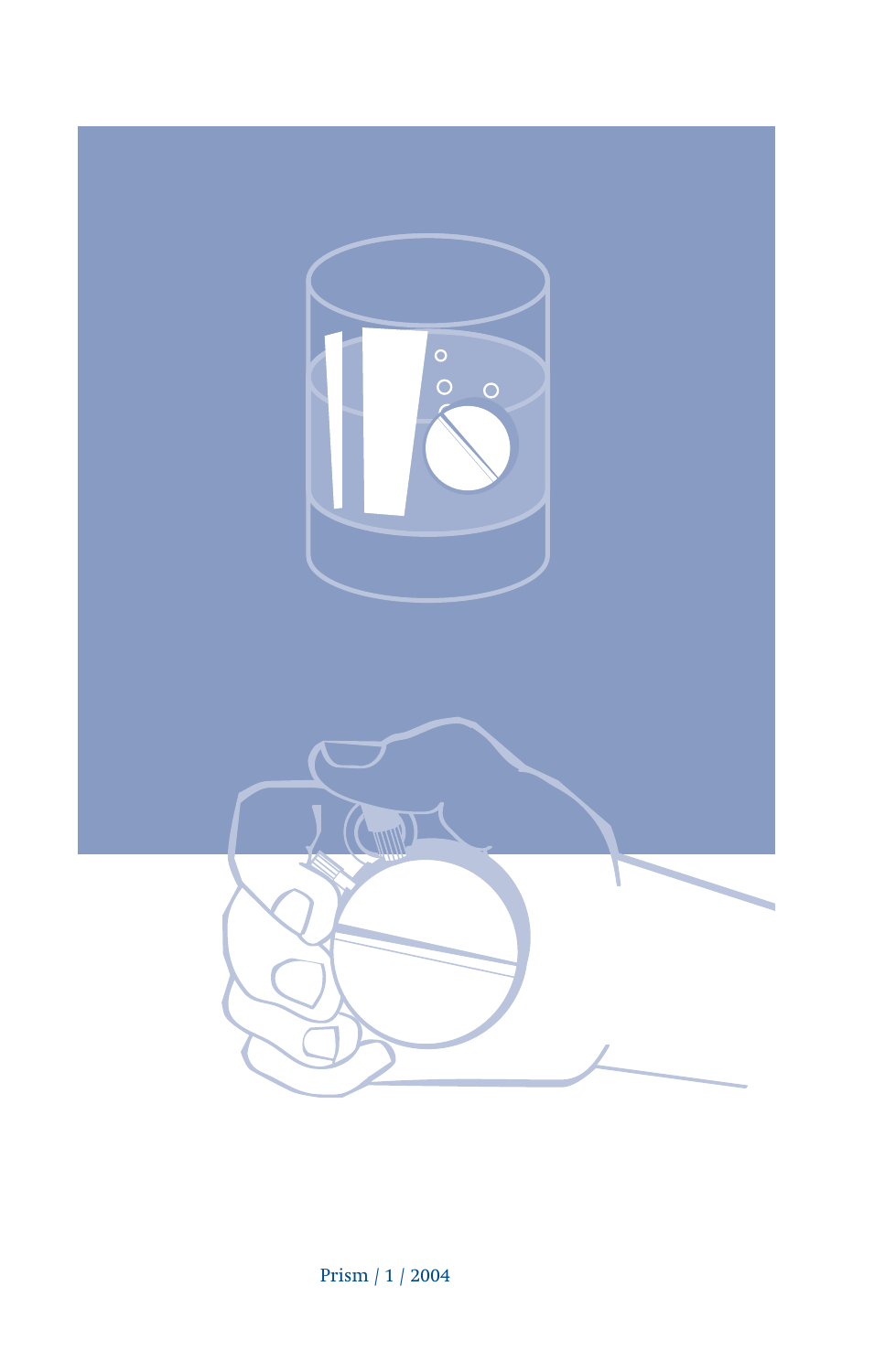*Frédéric Thomas* The pharmaceutical industry has been a fast-growdecades. Historically, this success was built on the

Historically, this success has been built on the optimum use of a unique business model based on innovation and particularly on the development of patented new chemical entities. Public authorities have supported such innovation, which requires large-scale investment, by allowing companies to achieve market exclusivity through patent protection. Basically, patents establish temporary monopolies that allow pharmaceutical companies to sell their products at a high price. The price of an innovative product is based on its therapeutic value (its clinical benefit and the nature of the disease it is designed to combat) more than on costs or on existing market prices (except for commodity products and generics). In this market, even when a monopoly moves toward an oligopoly with the entry of "me-too" products, the competition rules do not fundamentally change: competition is over prescriptions, which generate sales volumes, while competition on prices remains very low.

The success of this industry is now being challenged, largely because the industry does not seem to be able to renew its product portfolio. Many big products have lost or will soon lose their patent protection and generic producers are taking important shares in the market for these products. Moreover, for demographic reasons customers are increasingly concerned with getting value for money, resulting in cost-measurement activities that are putting pressure on prices, particularly in Europe. Consequently, the confidence of financial markets in pharmaceuticals is declining.

The industry used to have a very high level of confidence in its business model, which is based exclusively on inno-

For many decades, the pharmaceutical industry has been a fast-growing sector generating high margins. The strength of its performance has been recognised by financial markets, which have historically given pharmaceutical companies high valuations and considered them a safe investment.

optimum use of a unique business model based on innovation and particularly on the development of patented new chemical entities. Public authorities have supported such innovation by allowing companies to achieve market exclusivity through patent protection. The success of this industry is now being challenged. Many big products have lost or will soon lose their patent protection and generic producers are taking important shares in the market for these products. The authors offer insights into the situation of the pharmaceutical industry and where companies need to evolve if they want to be around tomorrow.

ing sector for many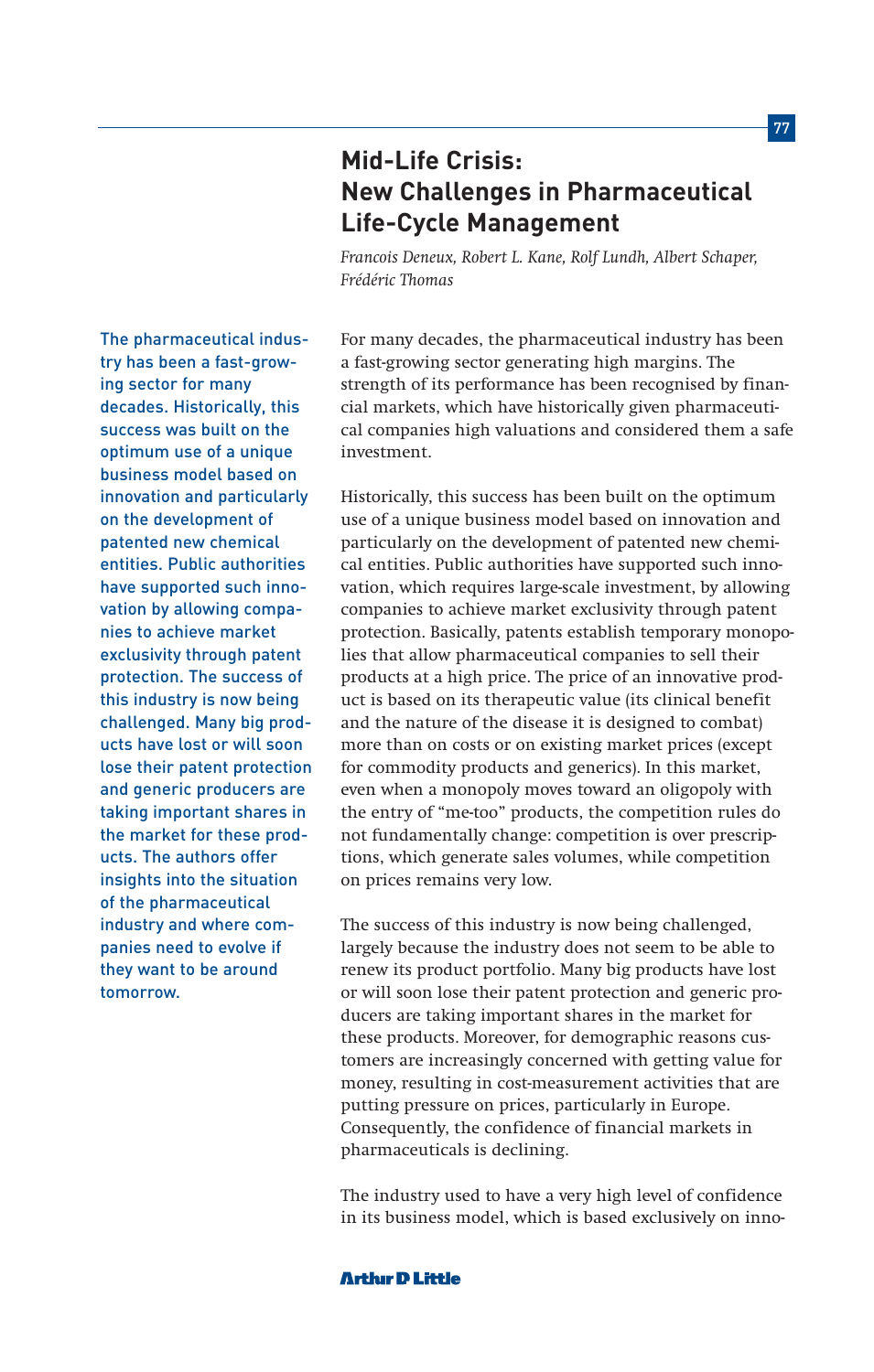vation, intellectual property and high prices. Its success in the past has created certainties, especially concerning this business model, that may handicap its ability to adapt to market changes. Meanwhile, evolutionary forces are introducing new issues that the industry will have to deal with in the coming years, such as:

- Is it possible for the pharmaceutical industry to continue to develop a unique business model based on innovation and intellectual property?
- Is the business model the right one for all the pharmaceutical companies?
- Do pharmaceutical companies have to accept the development and reinforcement of generics producers? Is it possible to allow them to take a growing share of the market?
- Will societies in the future continue to accept the (still) high profit margins of the pharmaceutical industry?

# **The Historical Model: Life-Cycle Management of Pharmaceutical Products**

When analysing the past growth of the main pharmaceutical companies or their present turnover, the predominance of a very limited number of products is striking. The worldwide success of these companies has been based mainly on the sales of fewer than 10 products and very often of fewer than five.

| <b>Sales Rank and Turnover</b><br>Exhibit 1 |                        |                   |                                  |                                         |  |
|---------------------------------------------|------------------------|-------------------|----------------------------------|-----------------------------------------|--|
|                                             | Rank by<br>audit sales | Corporation       | Number of<br><b>Blockbusters</b> | Blockbuster sales/<br>Ethical sales [%] |  |
|                                             | 1                      | Pfizer            | 8                                | 79.8                                    |  |
|                                             | $\overline{2}$         | GlaxoSmithKline   | 9                                | 50.7                                    |  |
|                                             | $\mathbf{3}^{\prime}$  | Merck & Co.       | 5                                | 63.0                                    |  |
|                                             | $\overline{4}$         | Johnson & Johnson | 4                                | 56.3                                    |  |
|                                             | 5 <sup>2</sup>         | AstraZeneca       |                                  | 47.8                                    |  |
|                                             |                        |                   |                                  | Source: Arthur D Little analysis        |  |

The number of important products is small. That's why we consider the analysis of life-cycle management of phar-



# Prism / 1 / 2004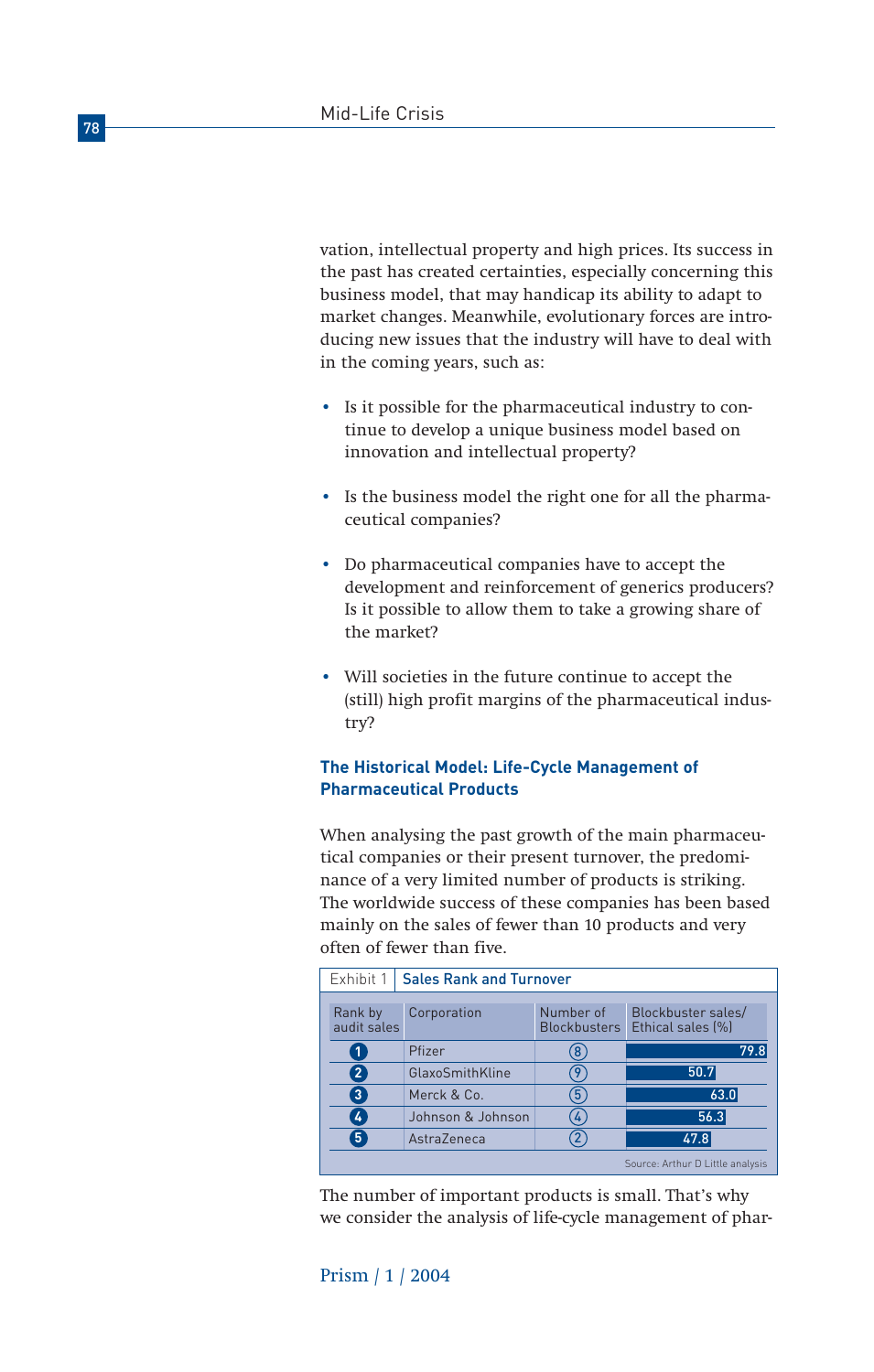maceutical products the best way to understand the business model of the industry, how pharmaceutical companies have optimised it and the new issues they are now facing.

The business model of the pharmaceutical industry is based on intellectual property and patents. When a pharmaceutical company files a product patent, during the research phase, it starts the period of protection and determines the date of the potential entry of generic rivals into the market. At patent publication, a large part of the content of its research is explained to the scientific community and therefore to other pharmaceutical companies. From the beginning of the development of a pharmaceutical product, the company is racing against the (patent) clock more than against competition. Therefore the life-cycle management of pharmaceutical products is based on mastering lead times.



There are six key variables to be considered in effective life-cycle management:

• **Time-to-market** covers the pre-clinical phase (trials on animals – when possible – to determine the efficiency and toxicology of the product), clinical trials (phases 1 to 3 on human beings), regulatory requirements (filing, assessment and approval) and, in some countries, pricing negotiation. This lead time is critical because of its length (usually between seven and 12 years, com-

#### **Arthir D Little**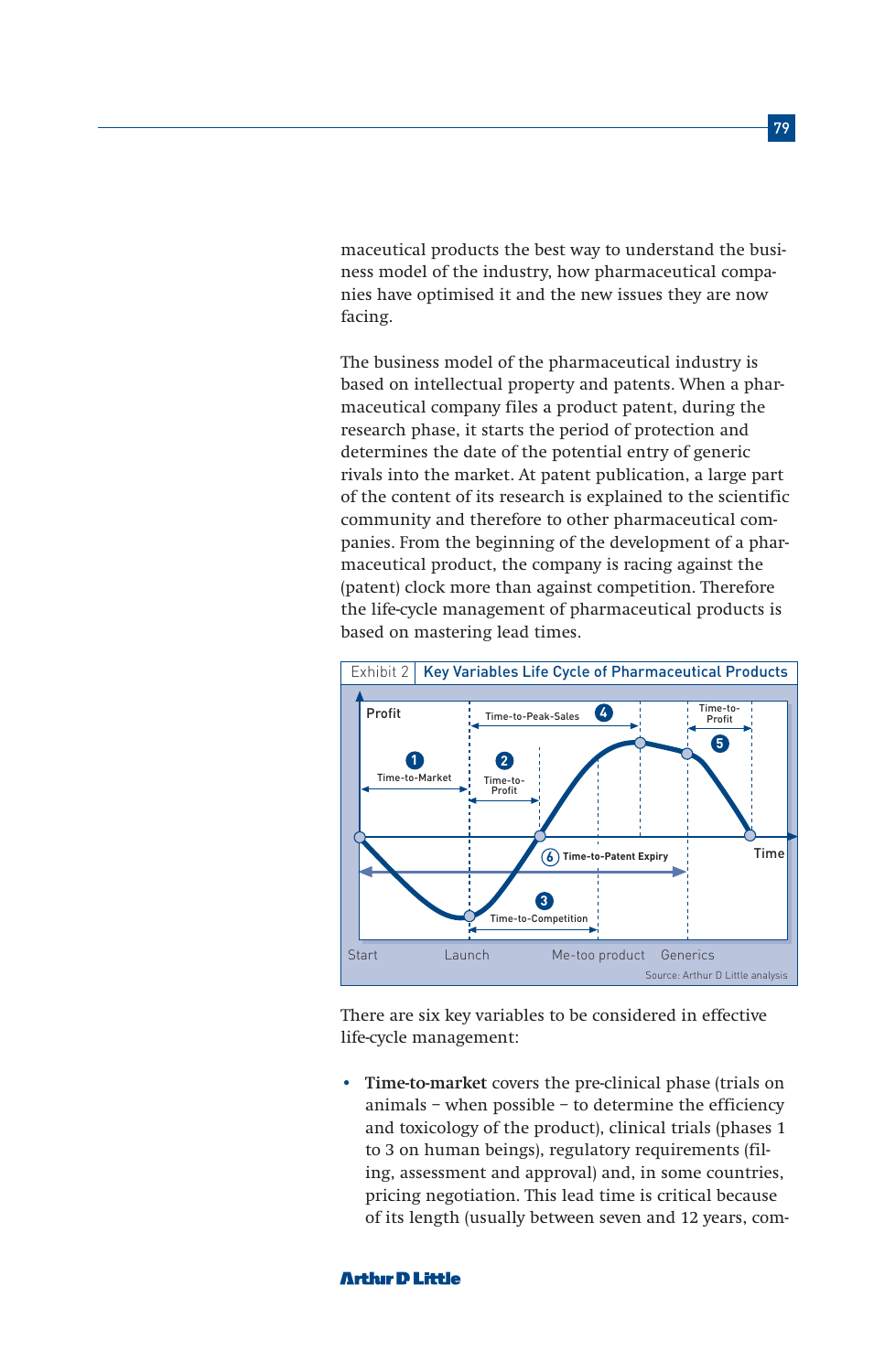pared to a patent protection of 20 years), and because it determines the date of the first sale and the duration of the product's commercial life before the patent expires. It is also important because there is a strong correlation between development duration and development costs.

- **Time-to-profit** is determined mostly by the costs of development, the costs of resources invested in the marketing of the product and the volume of sales. It is a good indicator of the efficiency of development and marketing and sales.
- **Time-to-competition** is a good indicator of a pharmaceutical company's research and development efficiency. It shows how much advance the company has had on its competitors. Depending on the type of product launched, it may be an advantage to be alone on the market when you introduce a new active mechanism or a disadvantage when you have to create and develop a new market.
- **Time-to-peak sales** is the main driver of sales volume before patent expiry, once the dates of product launch and patent expiry are determined.
- **Time-to-patent expiry** divides the product life cycle into two periods: before patent expiry, when oligopolistic rules of the game are applied, and after patent expiry, when new rules are initiated by the entry of generic manufacturers. Additional complexity can be introduced by intellectual property strategies that include the use of many patents (such as product-related, process-related or indication-related), making the date of the end of patent protection increasingly difficult to determine.
- **Time-to-collapse** determines the volume of sales made after patent expiry. This volume is important because it may generate significant profits, given that the costs of R&D and of gearing up for industrial production have been paid before patent expiry and the level of marketing investment is low on this type of product.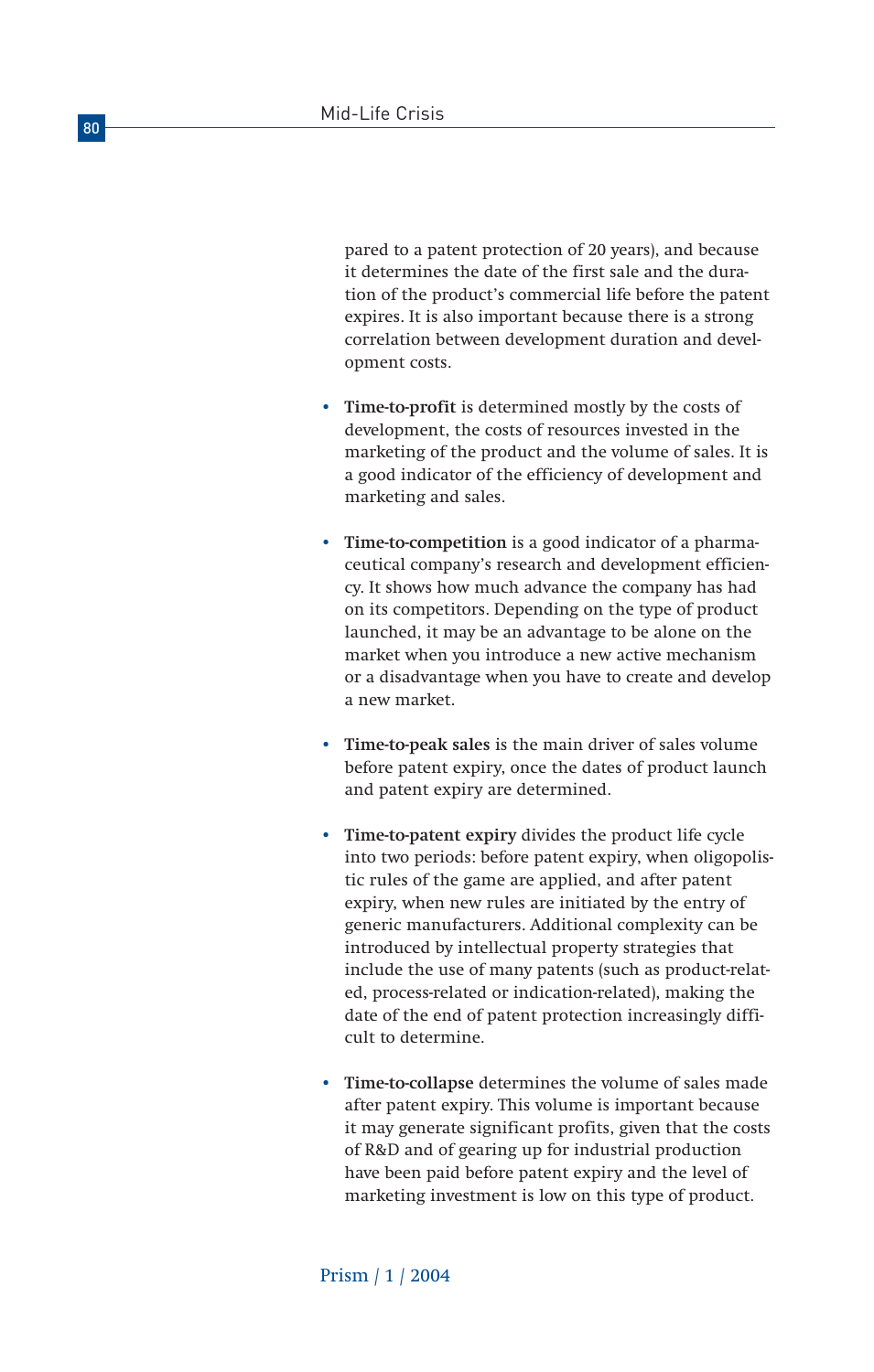# **Optimising Life-Cycle Management Within the Historical Model**

When managing the life cycle of its products, the pharmaceutical industry has given priority to three issues: reducing the time-to-market, reducing the time-to-peak sales and increasing the time-before-patent expiry.

In the 1980s, the industry focused strongly on shrinking the time-to-market. There were two main approaches: organising an overlap of the various development phases; and launching several studies in parallel at international level. These approaches induced a strong reduction in the time-to-market but increased development costs substantially, particularly in the case of failure.

Simultaneously, pharmaceutical companies increased the time-before-patent expiry with two approaches:

- Developing intellectual property based on production systems, new indications for the product and new drug-delivery systems - all aimed at postponing the date of the expiry of intellectual property protection;
- Legal strategies aiming at contesting the rights of potential new entrants (especially generics producers) to enter the market and compete.

As a result, the average duration of patent protection (the time between product launch and patent expiry) increased from 8.1 years in 1985 to 14.5 years in 1999. Another time-increasing factor was that, while 26 patents expired in 2001, the launches of 23 generic products were delayed until 2002.

In the 1990s, top-tier players focused on reducing the time-to-peak sales and tried to leverage their global presence. To reduce the time-to-peak sales and increase the level of peak sales, major pharmaceutical companies organised simultaneous launches in all major countries and invested tremendous amounts of money in marketing, especially pre-launch marketing. As a result, some companies launched products that reached a high level of sales at a speed never seen before. But, as a consequence,

*When managing the life cycle of its products, the pharmaceutical industry has given priority to three issues: reducing the time-to-market, reducing the time-to-peak sales and increasing the time-beforepatent expiry*

### **Arthir D Little**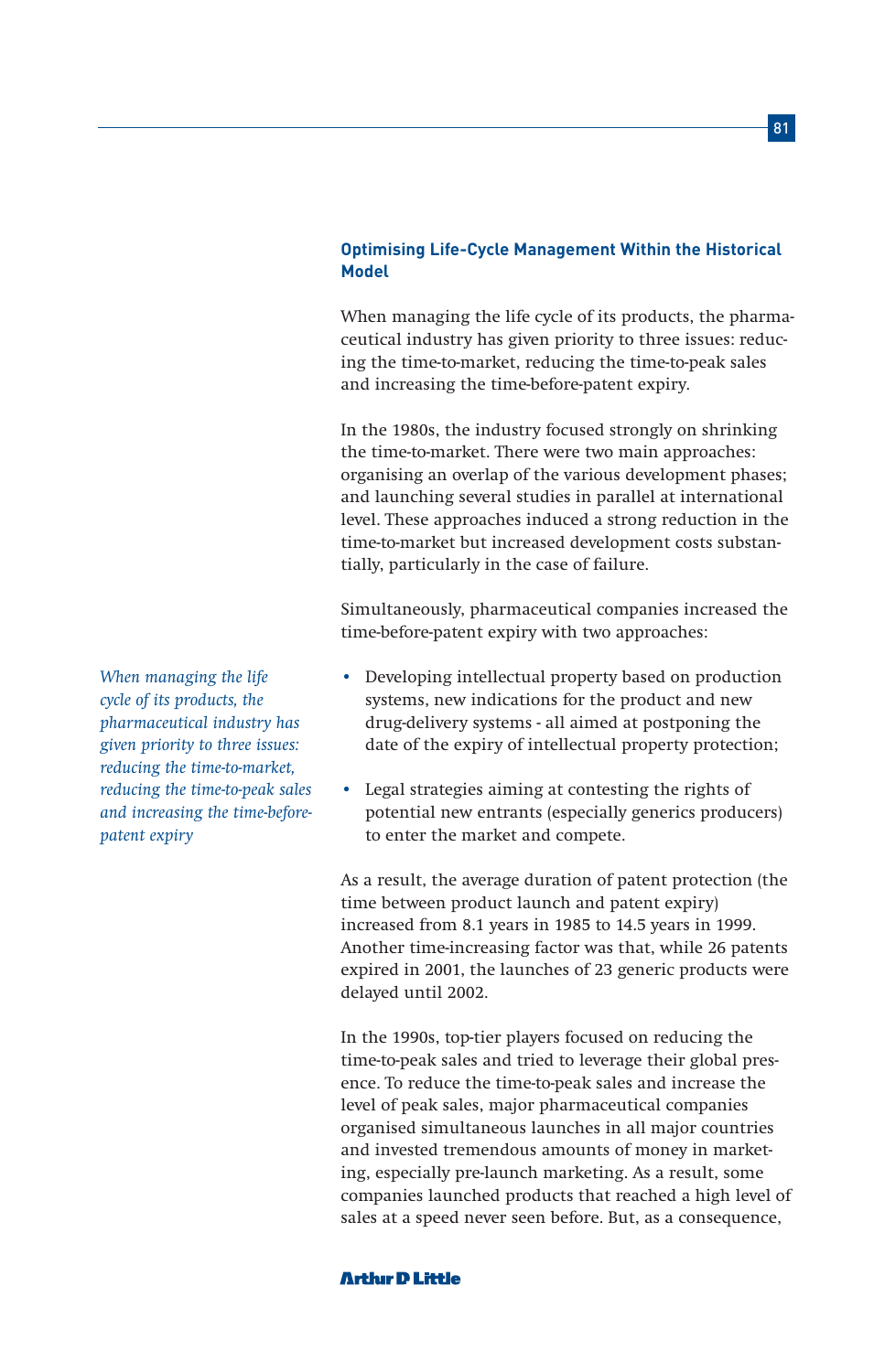*The "blockbuster approach" induces two effects: firstly, the big pharmaceutical companies concentrate their portfolios on a few major products and, secondly, all the big companies tend to focus their R&D on a small number of high-prevalence pathologies.*

the amount of investment needed for a launch increased significantly. The level of risk also increased, because a lot of money is invested before the company is sure either that the product will receive marketing authorisation or that the level of sales will meet the forecasts.

Because of the increase in the costs of development and launch, pharmaceutical companies tend to focus their resources on a few products that should become blockbusters (i.e achieve worldwide sales of over 1 billion USD).

The "blockbuster approach" remained the best way to optimise this business model during the1990s. It induced a decade of impressive development of the pharmaceutical industry, especially for the first-tier companies, which were able to mobilise and manage the important resources needed for the R&D and launch of "blockbuster" products.



The "blockbusters approach" induces two effects: firstly, the big pharmaceutical companies concentrate their portfolios on a few major products and, secondly, all the big companies tend to focus their R&D on a small number of high-prevalence pathologies, some with important unmet medical needs, such as cancer, but also many with smaller unmet medical needs.

This approach to the life-cycle management of products is widely shared by most pharmaceutical companies and has

Prism / 1 / 2004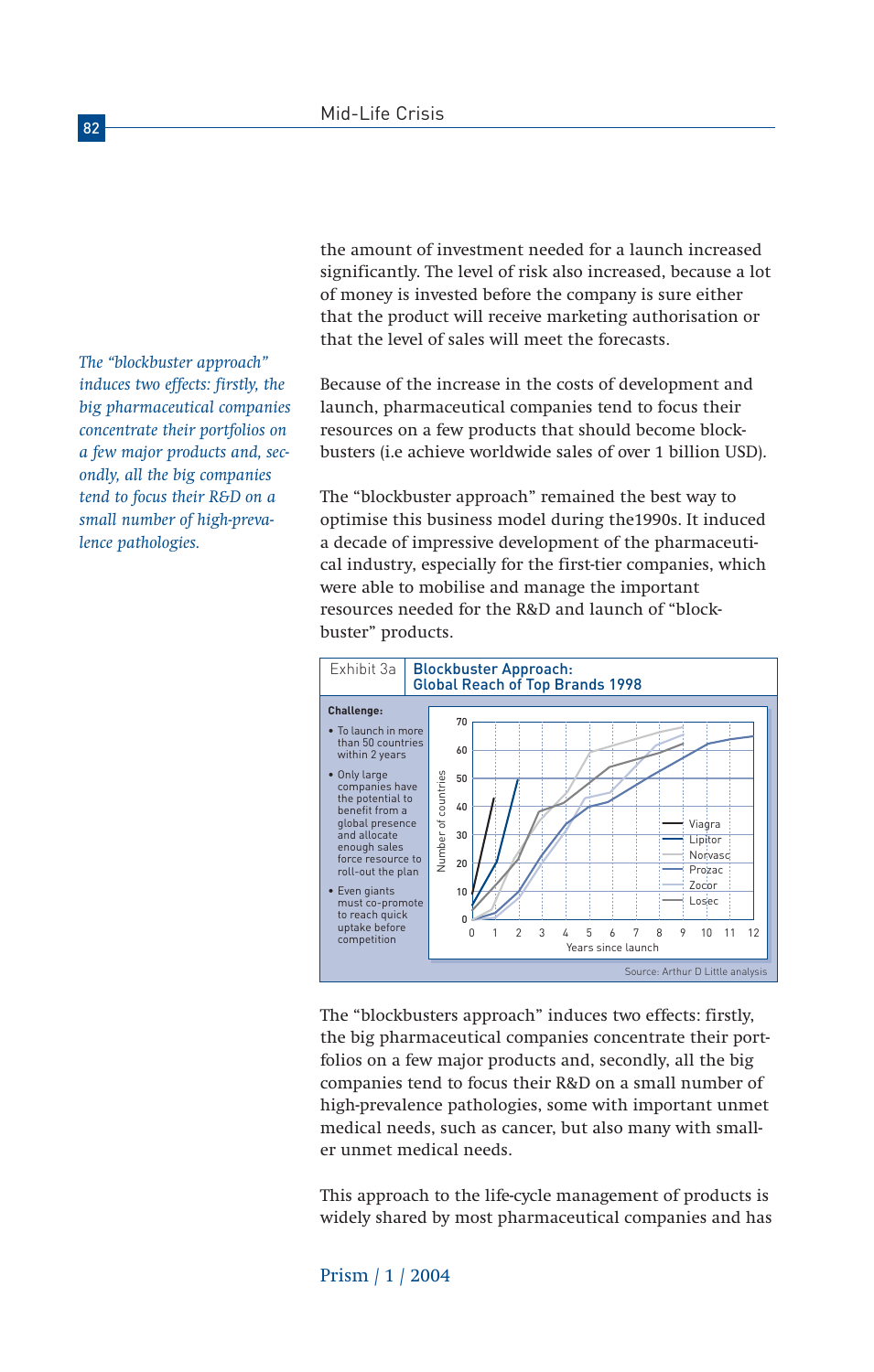

so far guaranteed the success of the industry. It is interesting to underline that most of the efforts of the pharmaceutical industry have been aimed at reinforcing this unique business model.

This choice is explained by two factors. Firstly, within the traditional business model products become medically obsolete before their patents expire, and generic products gain market share against declining products which have already been replaced by more efficient new molecular entities (NMEs). Secondly, generic producers try to replace a lot of "small" products by inducing more complexity and mobilising more resources compared to the potential turnover.

As a consequence, the attractiveness of the market segment of products after patent expiry has been low. Generic producers have not been very strong, pharmaceutical companies have been continuing to sell their products at a comparable price and time–to-collapse has been quite long.

## **The Changing Market: How New Developments are Threatening the Historical Business Model**

A number of developments have created the present challenges to the pharmaceutical industry and its "pure" business model described above. The most important are: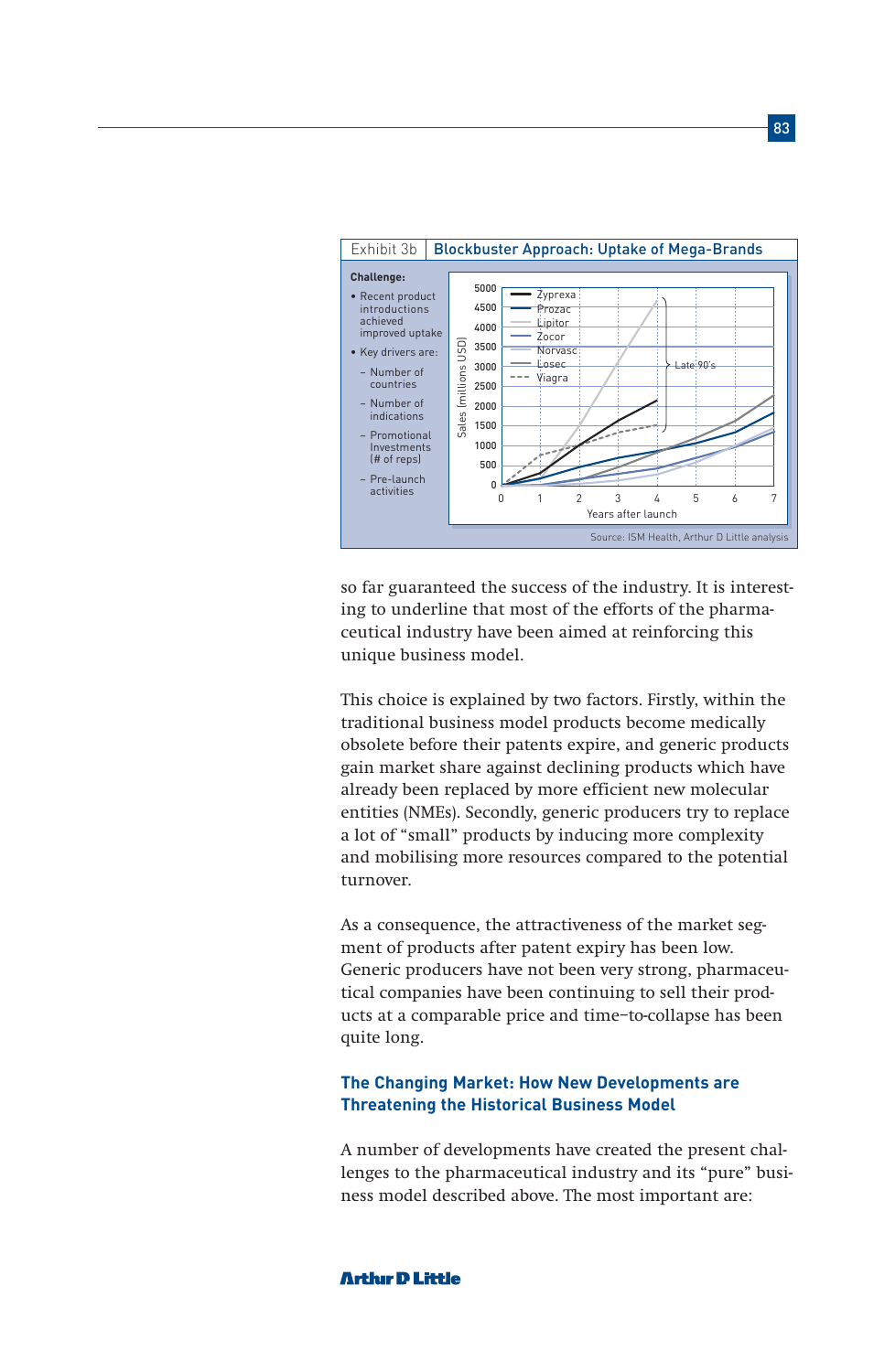• A decrease in the number of product launches, which correlates to a decrease in R&D's capacity to generate new products, an increase in the time-to-market and an increase in the costs of development and launching;

- A decrease in the time-to-competition;
- Strengthening of the generics producers due, firstly, to the fact that patent expiry now very often comes before product obsolescence and, secondly, due to the size of the products which have lost or will soon lose their patent protection.

The first of these developments represents a decrease in pharmaceutical companies' innovation while they are investing ever-increasing amounts in R&D. Between 1996 and 2001, R&D investment in the USA increased from 12 to 24 billion USD, whereas the number of NMEs approved by the FDA decreased from 55 to 22.

This trend correlates with a recent increase in the time-tomarket (due to a lengthening of the development phase) despite a real increase in the efficiency of the development process. This additional lead time is mainly due to higher quality standards in clinical trials being set by public agencies (the FDA and EMEA) under the pressure of increasing risk-aversion among patients.





At the same time, the costs of development limit the number of pharmaceutical

*The costs of developing a product have increased substantially (from 190 million USD in 1991 to 900 million in 2001). This level of investment limits the number of products that even the biggest pharmaceutical company can afford to develop simultaneously.*

Prism / 1 / 2004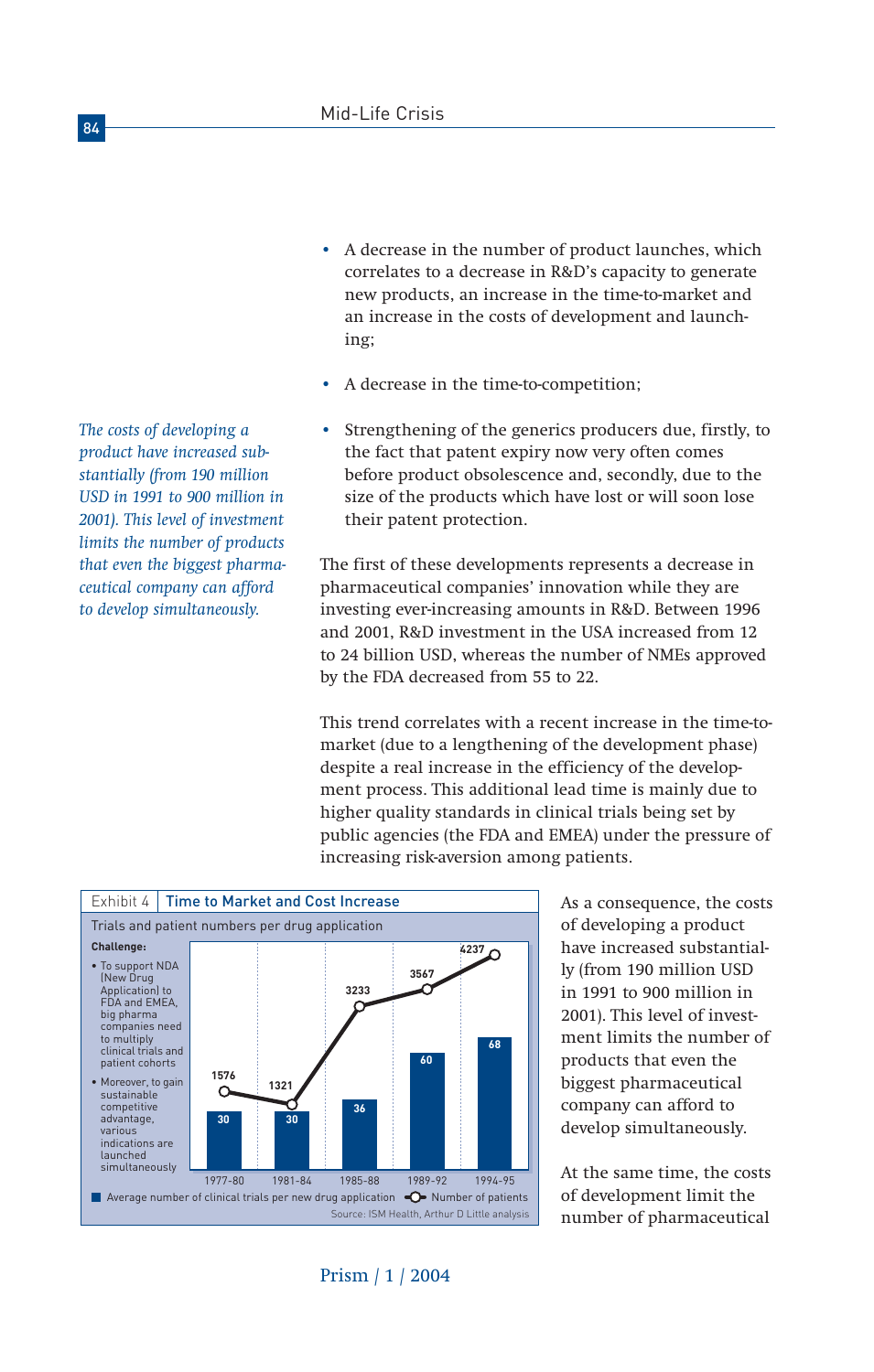*Medium-sized companies have to find new ways to develop because they do not have the resources to generate innovation and develop products at an international level.*

companies able to handle international development of a product. Medium-sized companies have to find new ways to develop because they do not have the resources to generate innovation and develop products at an international level.

The emphasis on developing blockbusters leads pharmaceutical companies to focus their R&D investments in the same therapeutic areas, those which hold the best prospects for the development of such products. Many companies are working simultaneously on similar technical approaches.

As a consequence, the second development is a decrease in the time-to-competition. Between 1970 and 2000, the period of time during which an innovative product was not in competition with another product decreased by four months every year. Today, a new product and its competitor are launched simultaneously or within a few months.

These developments have led to a major change in the market for pharmaceutical products: patents often expire before the products become medically obsolete.

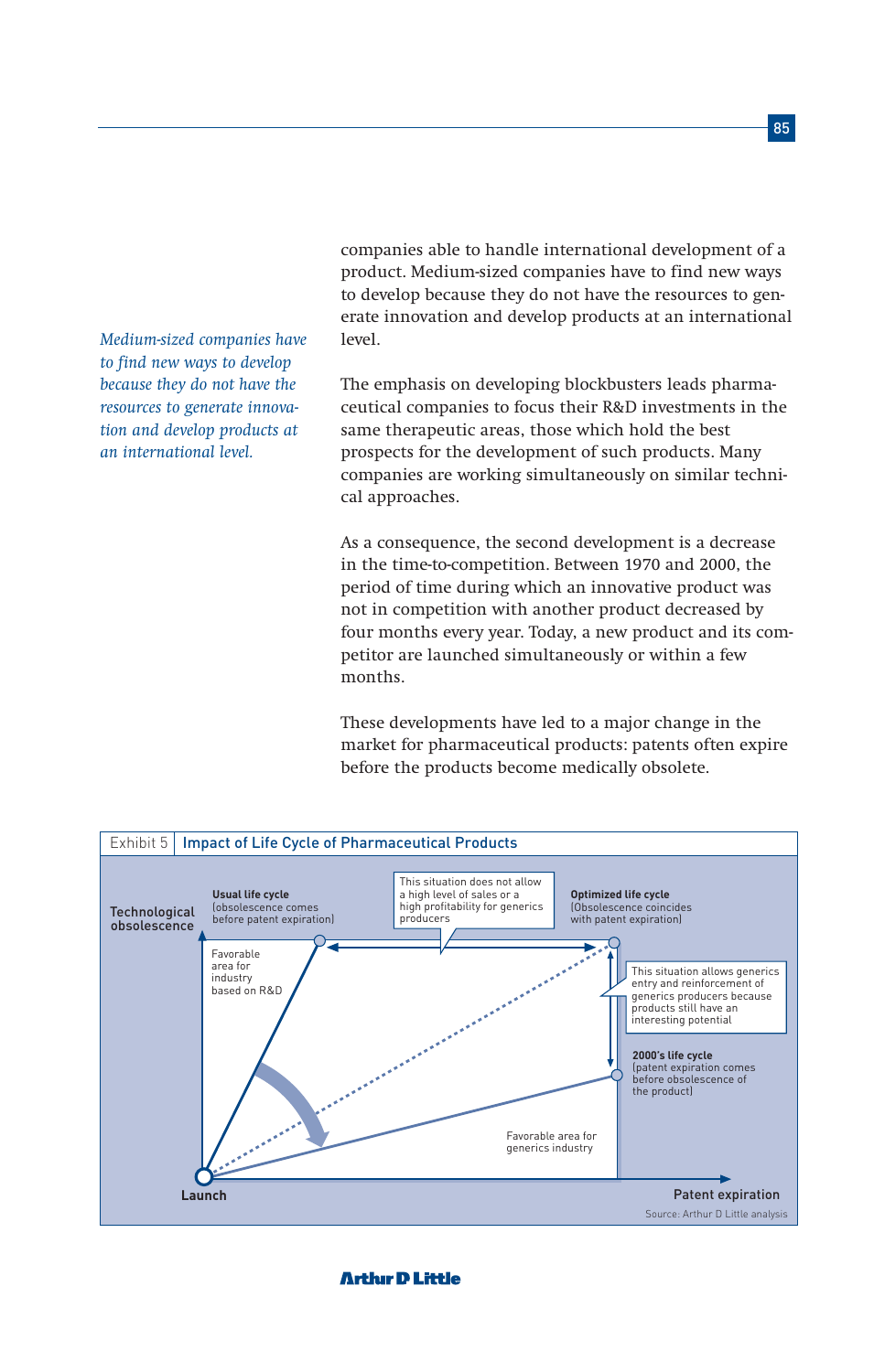*Pharmaceutical companies, even if they have a lot of assets at patent expiry, are unable to compete with generics producers.*

The importance of this development is reinforced by the fact that the patents for many blockbusters have expired or will expire in the next few years. These products are feeding the growth of the market for "non-IP" pharmaceutical products (i.e those whose patents have expired).

The key success factors of this developing segment are different from those in the market for patented products. Pharmaceutical companies, even if they have a lot of assets at patent expiry, are unable to compete with generics producers. Prozac® is a good example of this new development of an important product losing its patent before it becomes medically obsolete. On August 2, 2001, the patent for Prozac® (fluoxetine) expired. The next day a generic of Prozac® hit the market, providing an opportunity to gauge the impact of competition with a generic product in this new environment.

The switch programmes were a success, with Express Scripts reporting an 81 percent mail service conversion rate one month after the generic became available. The swiftness and degree of generic substitution appeared to catch even Prozac's® manufacturer off guard. In an announcement in October that provided updated earnings guidance, Lilly CEO Stanley Taurel stated that "with nearly two months of Prozac® sales data available, the erosion in prescriptions is the most severe ever for a blockbuster product in our industry."

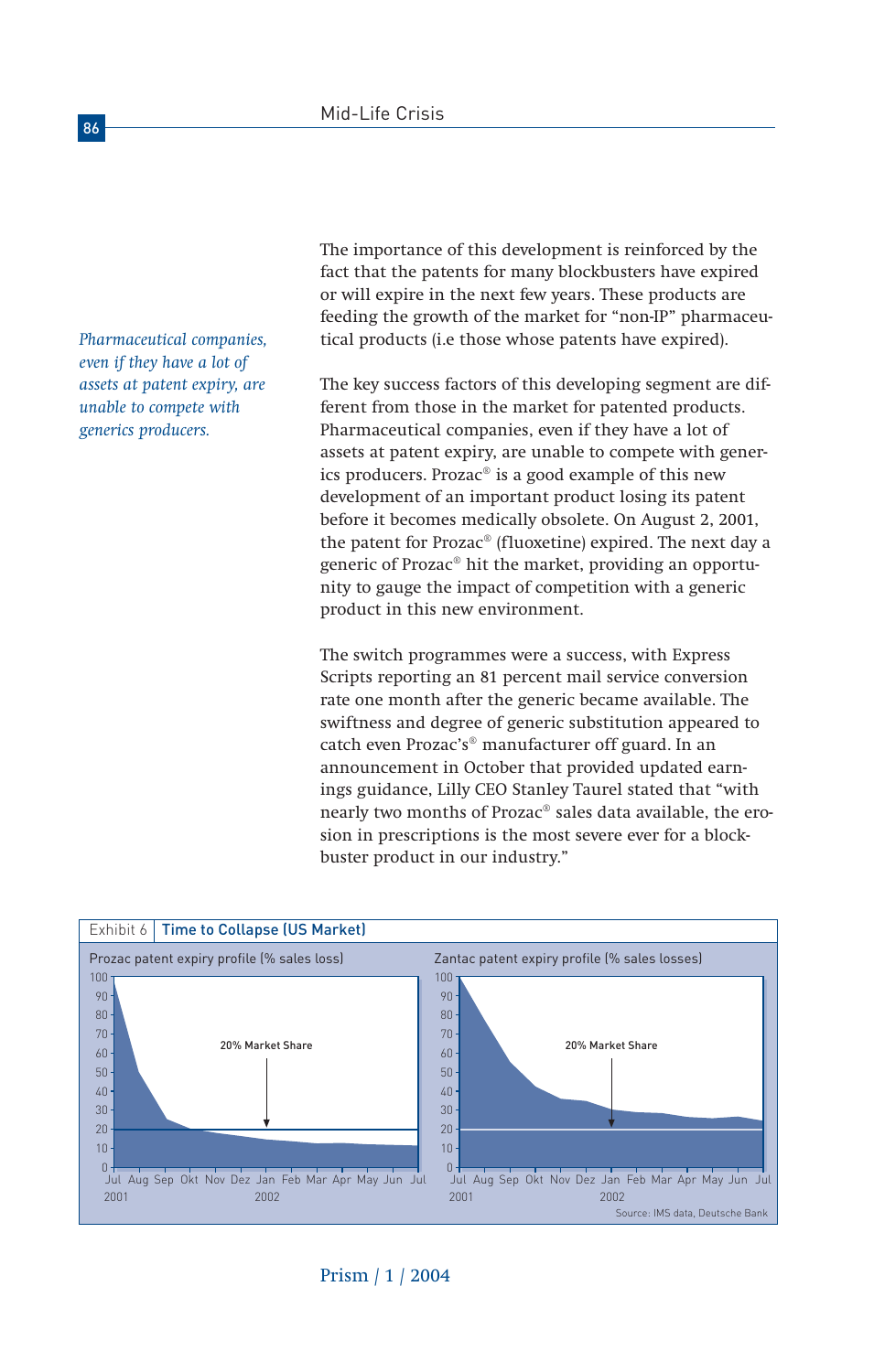Because of the dynamism of this segment of the market, generic producers are becoming increasingly strong and increasingly difficult for the pharmaceutical companies to compete with in the generic market. Moreover, some of them are now able to develop aggressive legal strategies to contest the intellectual property of pharmaceutical companies.

In the US there is a six-month exclusivity period for the first generic producer receiving a marketing authorisation. This period is very important because the prices remain high and so do the margins, whereas later competition on price increases and margins decrease. As a consequence, some generic producers challenge pharmaceutical companies' patents years before the forecast date of expiry.

The pharmaceutical industry is taking this situation far more seriously since November 2003, when the Food and Drug Administration, the US drug regulator, approved a version of Pfizer's blockbuster Norvasc (which had sales of USD 8.8 bn) produced by the Indian generics company Dr Reddys. Usually, generic producers aim at demonstrating that their product is the exact replica of the original, but Dr Reddys took a different approach. The company demonstrated that, when using the same basic molecule as Norvasc and a different salt to make the pills, it obtained the same therapeutic effects but did not infringe on Pfizer's patent. The US federal district court accepted that there was no patent infringement and the FDA approved the product.

Until now, the pharmaceutical industry has maintained and even increased its global sales by increasing the price of its products. This approach may be risky, because it increases the price differential between the products of the pharmaceutical industry and generics, which may encourage public authorities to give more support to generics.

*The approach to increase global sales by increasing price may be risky, because it increases the price differential between the products of the pharmaceutical industry and generics, which may encourage public authorities to give more support to generics.*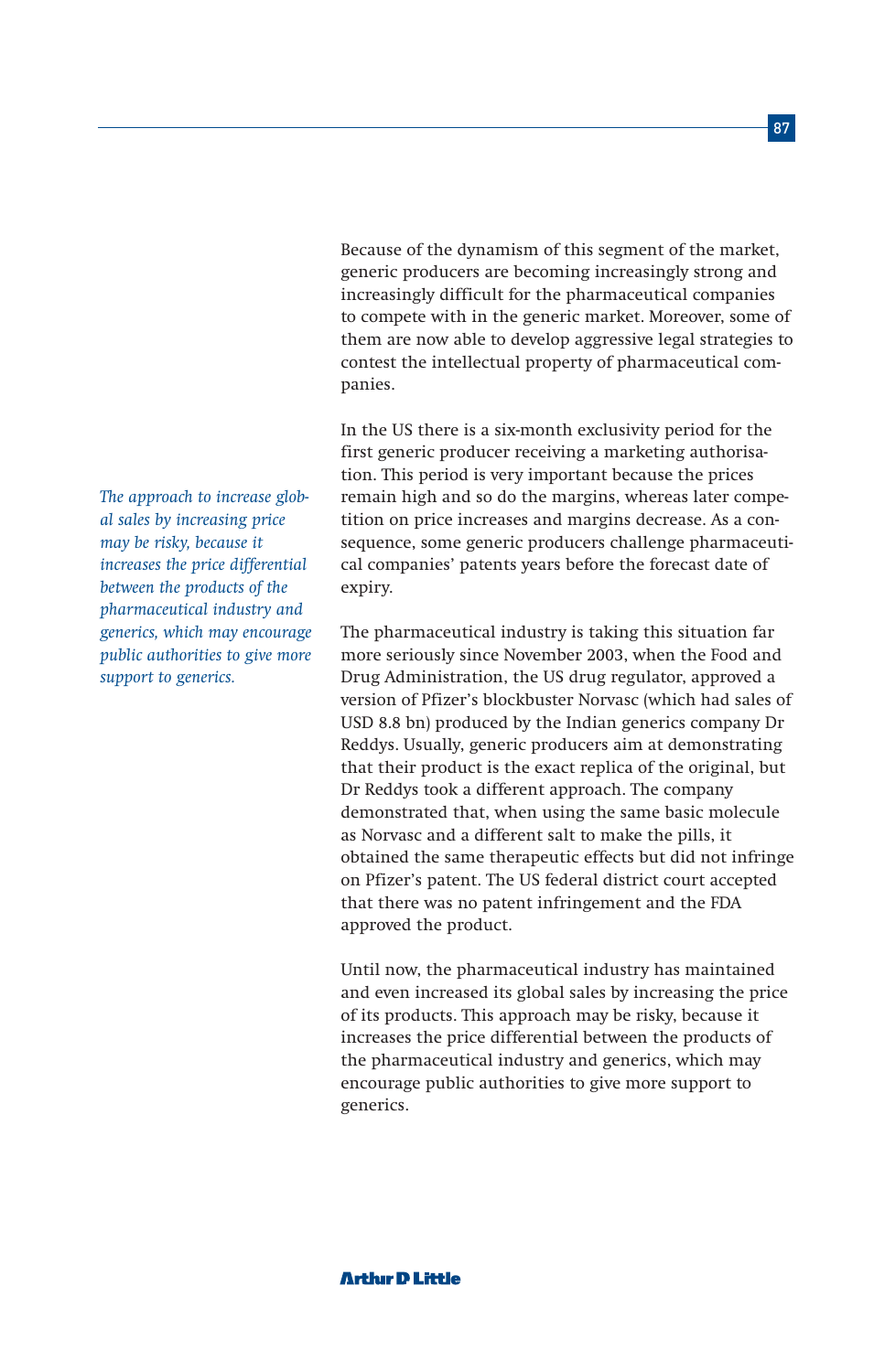

## **Insights for the Executive: How Pharmaceutical Companies Can Adapt**

*In recent years, the pharmaceutical industry has reinforced its marketing and sales efforts, especially by strongly increasing the number of sales reps. This investment has led to an important increase in the sales of products.*

The business model developed by the pharmaceutical industry is very efficient when technological obsolescence comes before patent expiry, i.e. when innovation is strong enough. In these conditions, focusing on this unique business model based on innovation, intellectual property and high prices appears to be the best solution. However, when the rhythm of innovation declines, this business model cannot be maintained in the long run.

The pharmaceutical industry has to come back to fundamentals. The key driver of its business model is intellectual property. The industry thus needs to reconsider some aspects of its strategy in order to optimise this aspect. We consider that there are at least three issues concerned: the balance between R&D and marketing investments, the choice of therapeutic areas and the development of a "real" R&D strategy aiming more at intellectual property development than product development.

In recent years, the pharmaceutical industry has reinforced its marketing and sales efforts, especially by strongly increasing the number of sales reps. This investment has led to an important increase in the sales of products. Today, the pharmaceutical industry is investing between two and three times more in marketing and sales than in R&D. Even in bigger pharmaceutical companies (which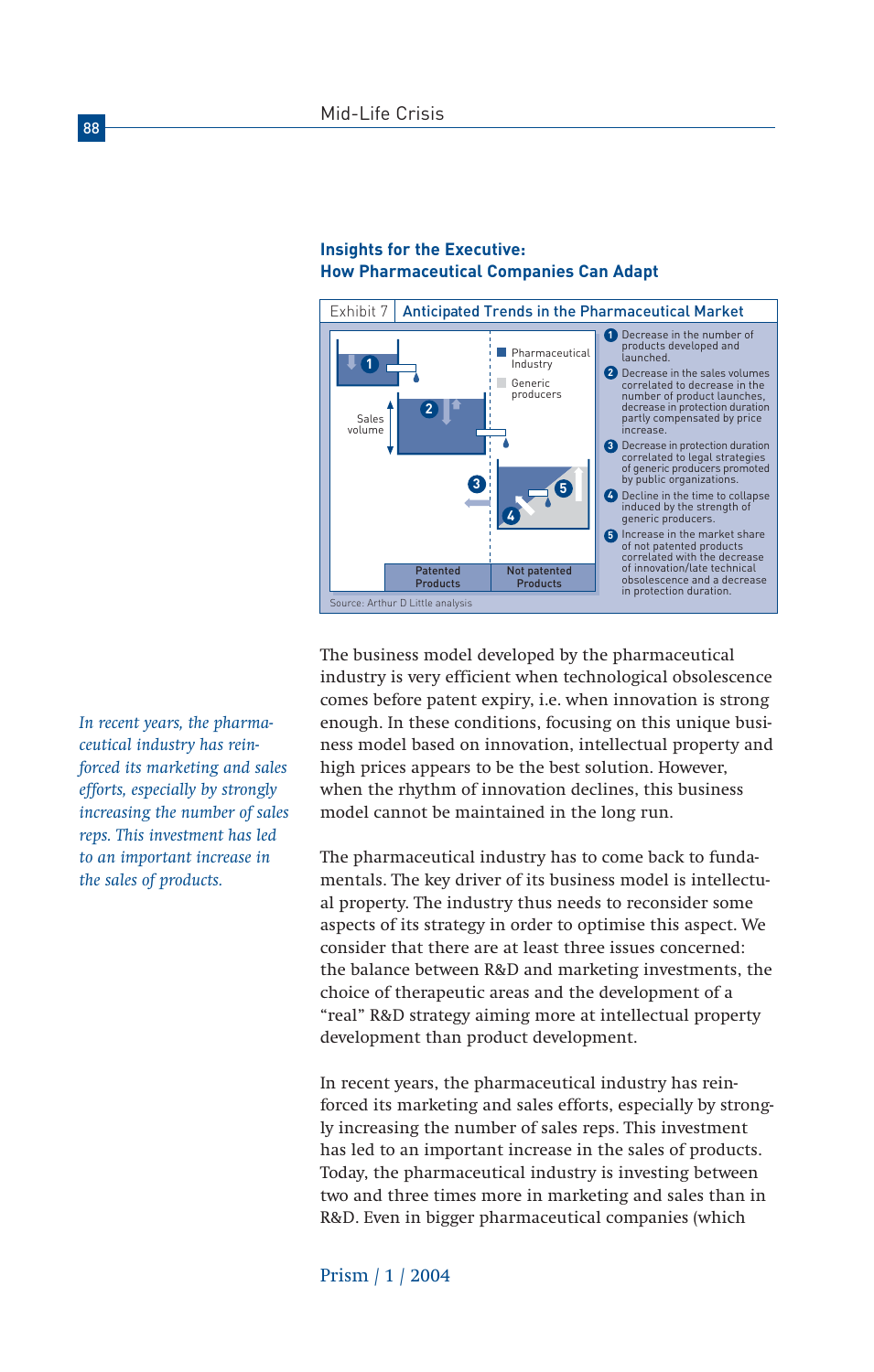are the more innovative) R&D investment is between 14 and 18 percent of turnover, while the marketing and sales budget is around 35 percent. Innovation and intellectual property are a necessary condition of the business model of the pharmaceutical industry, while marketing and sales are "only" a way of optimising it. If the pharmaceutical industry wants to defend its business, it has to rethink the balance between these two budgets.

When considering the focus of the pharmaceutical industry in the past decade, one may get the feeling that the prevalence of pathology was more important than unmet medical needs. We think it is easier to launch a product when the unmet medical need is important. The industry should put more emphasis on unmet medical needs in its choices of strategic focus. This orientation could increase the industry's capacity for innovation in the coming years.

Intellectual property is at the root of the business model of the pharmaceutical industry. Very often the legal department takes care of this issue, and there are very few R&D or production programmes aiming only at defending and developing the intellectual property of a given company, in contrast to what happens in the biotech industry, for example. We consider that pharmaceutical companies should launch such programmes to more efficiently defend their business model.

Another issue that the pharmaceutical industry will have to consider is the relationship between size and business model. We have the feeling that most of the pharmaceutical companies today are trying to develop the same business model, but this business model should be adapted to the size of the company.

The first-tier companies could remain global players in R&D and marketing and sales because they are able to mobilise the necessary resources. The second-tier companies may remain global players in research and part of the development (up to phase 2), but they need to develop alliances to reinforce their capacity to handle the last phases of development – the registration phase and the international launch and marketing of products. These

#### **Arthir D Little**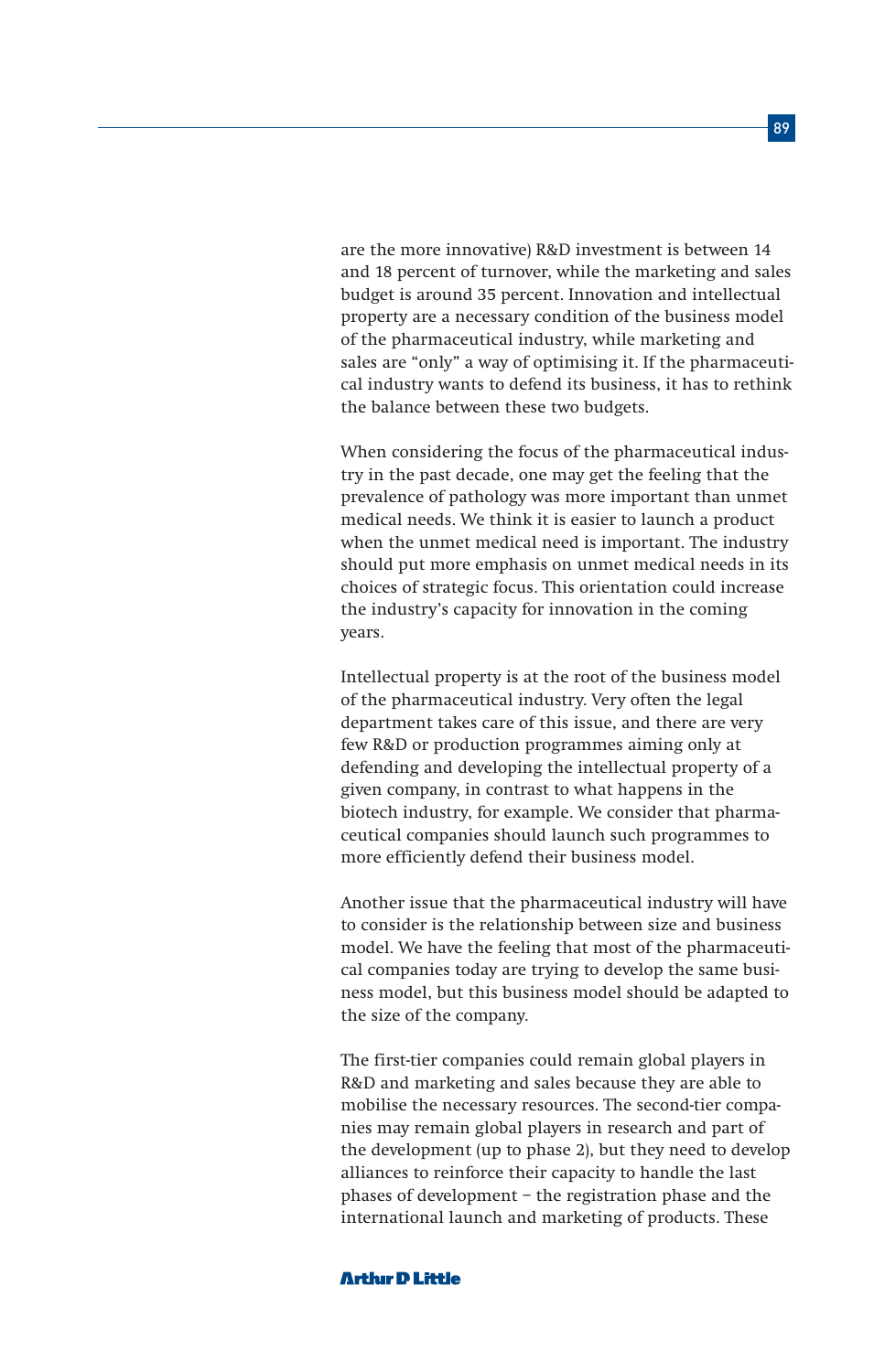companies should also think about less expensive ways to innovate and generate intellectual property, such as obtaining patents for combined product development, product optimisation and new drug delivery systems.

Smaller companies might only remain global during the research phase. There is also the question of their ability to maintain their technological level. The problem for these companies is that the proof of a concept is only established during clinical trials on humans. When proof has been given, these companies may settle agreements with bigger pharmaceutical companies to develop and value their projects. Such an approach corresponds to a new business model: it is why we think that these small companies have to be able to manage at least the beginning of clinical trials if they want to prove the value of their research. Otherwise they will have to merge to reach that level.

Finally, in view of the current evolution of the pharmaceutical market it is clear to us that the industry has to develop a second business model to deal with non-patented products, as this segment is developing and becoming more attractive. This is increasingly important because companies active in this field, particularly the generic producers, will try to attack the patented products segment and diminish it in size. Controlling the non-patented products segment appears to be a very good way of defending the patented segment.

Because the rules of competition are very different in the field of non-patented products, we believe that the pharmaceutical companies should develop specific entities to deal with products when they lose their patent protection.

90